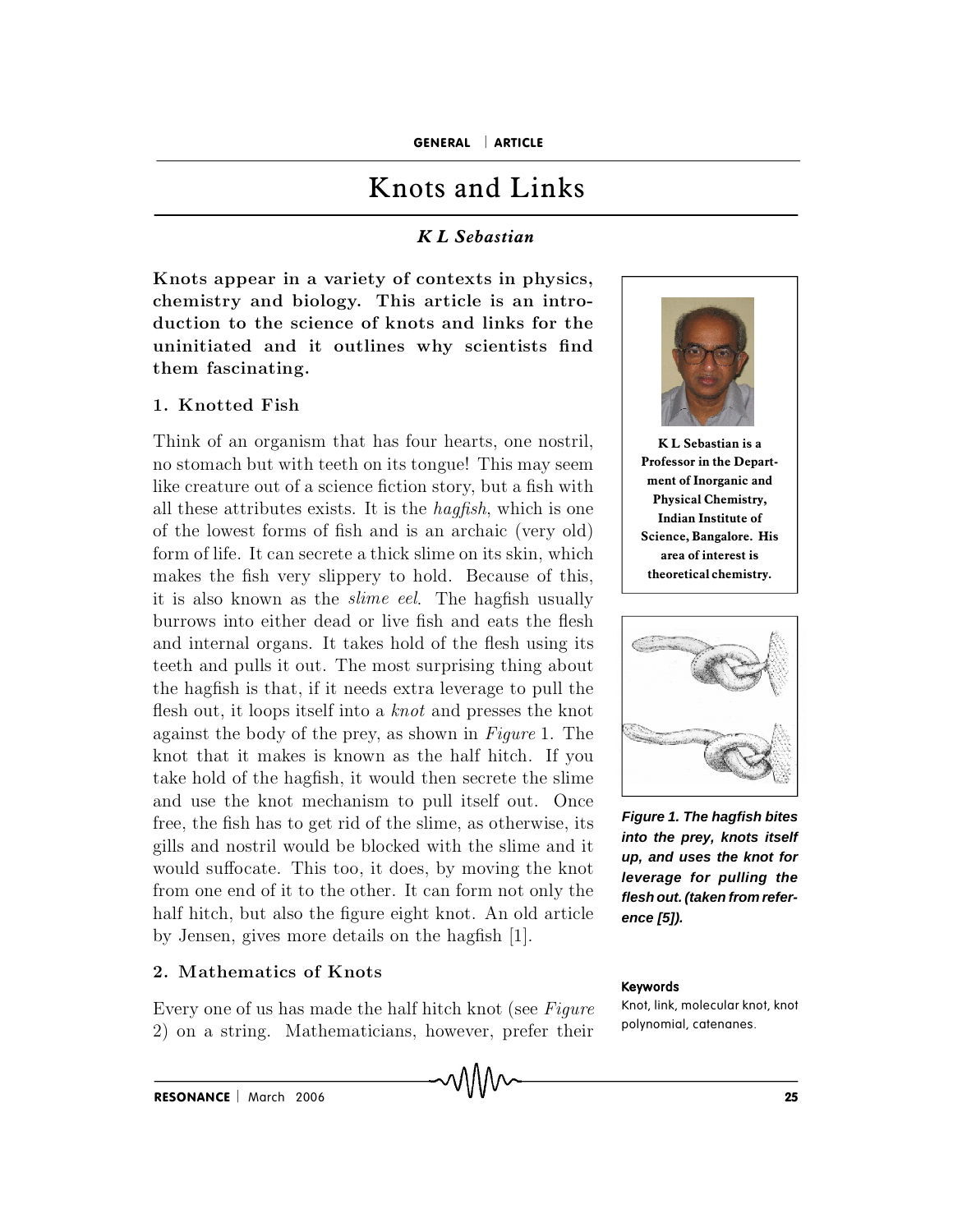#### GENERAL | ARTICLE



**Figure 2(left). The half hitch, which is converted into a trefoil knot by joining the twoends toform a loop. Figure 3 (center). The unknot.**

**Figure 4 (right). The trefoil,** *which is denoted as 3<sub>1</sub>, as it* **has the crossing number three.**

**Figure 5. Two dimensional representation of the trefoil. Note that at each inter section, the lower strand is representedbya linethatis broken.**



knots to be loops. The reason is simple. Moving one of the loose ends of the string in Figure 2 through the knot can untie it easily. This can be avoided if the two ends are joined together to form a loop. Then the knot is embedded in the string for ever. The simplest such "mathematician's knot" is obtained if one takes the two ends of a straight string and joins them together to form a simple loop, and this is called the unknot (see  $Figure 3$ ). The knot obtained by joining together two ends of the knotted hagfish shown in  $Figure 4$  is known as the trefoil. It is the simplest nontrivial knot and has the interesting property that it is not superimposable on its mirror image. This means that if one had a substance, whose m olecules are m ade of a long chain, looped and knotted to form the trefoil, then the substance would be optically active. The trefoil is a three dimensional object, but it can be easily represented on two-dimensional paper. Such a representation would have crossings, which are represented by interrupting the line that represents the lower strand (see Figure 5).

Two knots are considered equivalent (same) if one can be deformed into the other. Obviously, one is not allowed to cut the loop and rejoin. Thus the knot in Figure 6 is equivalent to the unknot. A characteristic of a knot is the crossing number. The unknot has no crossing, but its equivalent representation shown in the Figure 6 has ten crossings. The minimum number of crossing with which a knot can be represented in two dimensions is known as the crossing number. The trefoil thus has the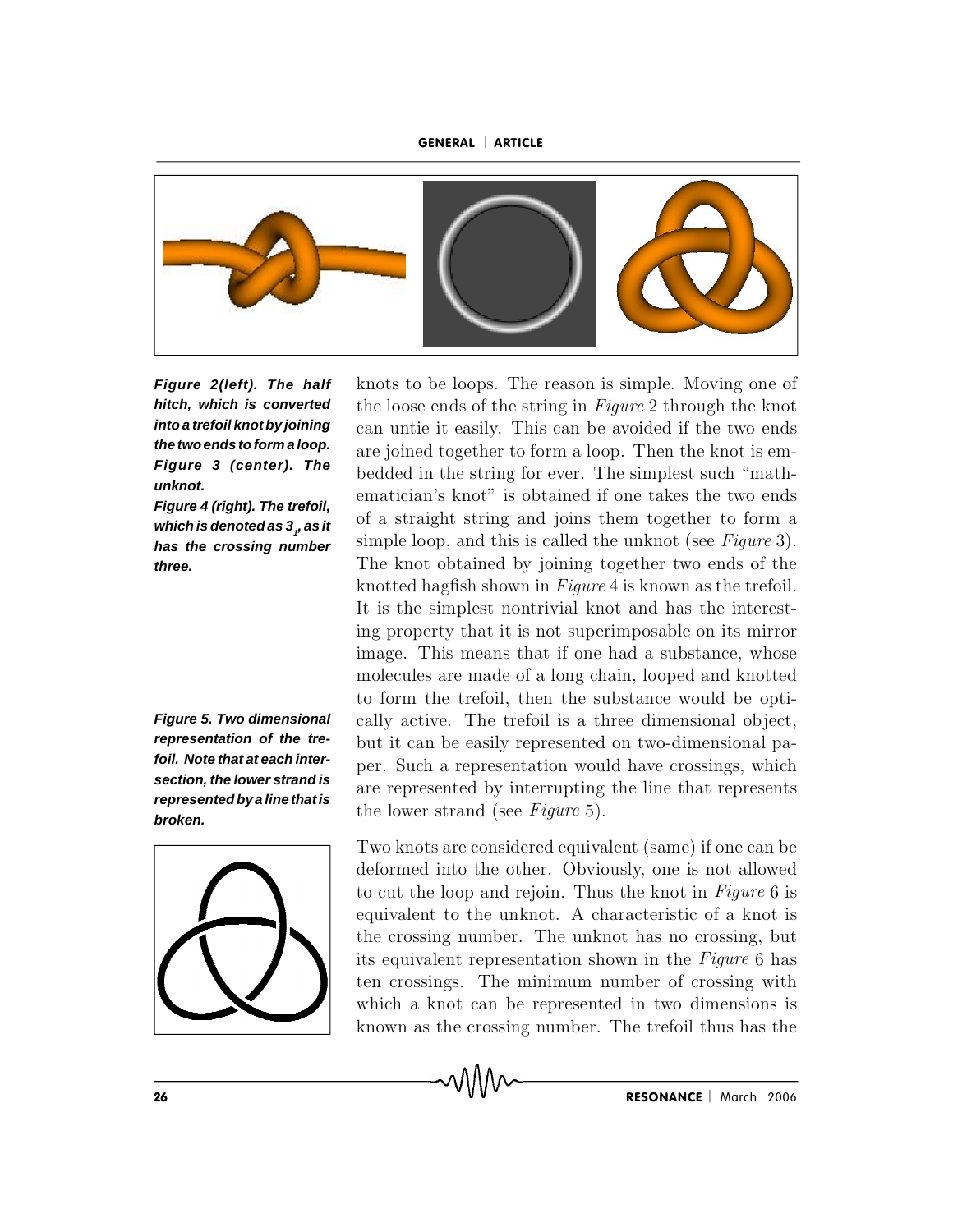



crossing number three and is denoted as  $3<sub>1</sub>$ . The figureeight knot (*Figure* 8) has four crossings and is denoted by  $4_1$ .

Two knots can be cut and joined to get a more complex knot. The mathematician would say that the two knots have been composed (multiplied!) to get a new complex knot. An example is shown in Figure 7. Obviously composing the unknot with any knot leaves the knot unchanged. Thus, the unknot, among all the possible knots, is like unity (multiplicative identity) among the set of integers N (remember  $1 \times n = n$  for any  $n \in$  $N$ ). Further, it may be possible to deform a knot such that it is seen to be composed of simpler knots. A knot that cannot be simplified in this fashion, is known as a prime knot. Obviously, this is analogous to the prime numbers which cannot be decomposed and written as a product of two smaller primes. An interesting question is: given a knot, does it have an inverse? That is, for a given knot  $K_1$ , do we have another knot  $K_2$ , such that the composition of  $K_1$  and  $K_2$  is the unknot? If such a  $K_2$  exists, then it would be referred to as the inverse of  $K<sub>1</sub>$ . Interestingly, non trivial knots do not have inverses.

Knots are difficult to work with, and often, it can be very hard to say whether two planar diagrams represent the same knot or not. Therefore, mathematicians have thought up clever ways for this purpose. They use the knot invariants. The idea in introducing an invariant

**Figure 6 (left). A knot equivalent to the unknot. Figure 7 (right). Composingtwotrefoil knots toget a squareknot.Obviously,the square knot is not prime. If onecomposedatrefoilknot with its mirror image, the result is a different knot, known as the granny knot.**

> A knot that is not composed of two simpler knots is known as a prime knot.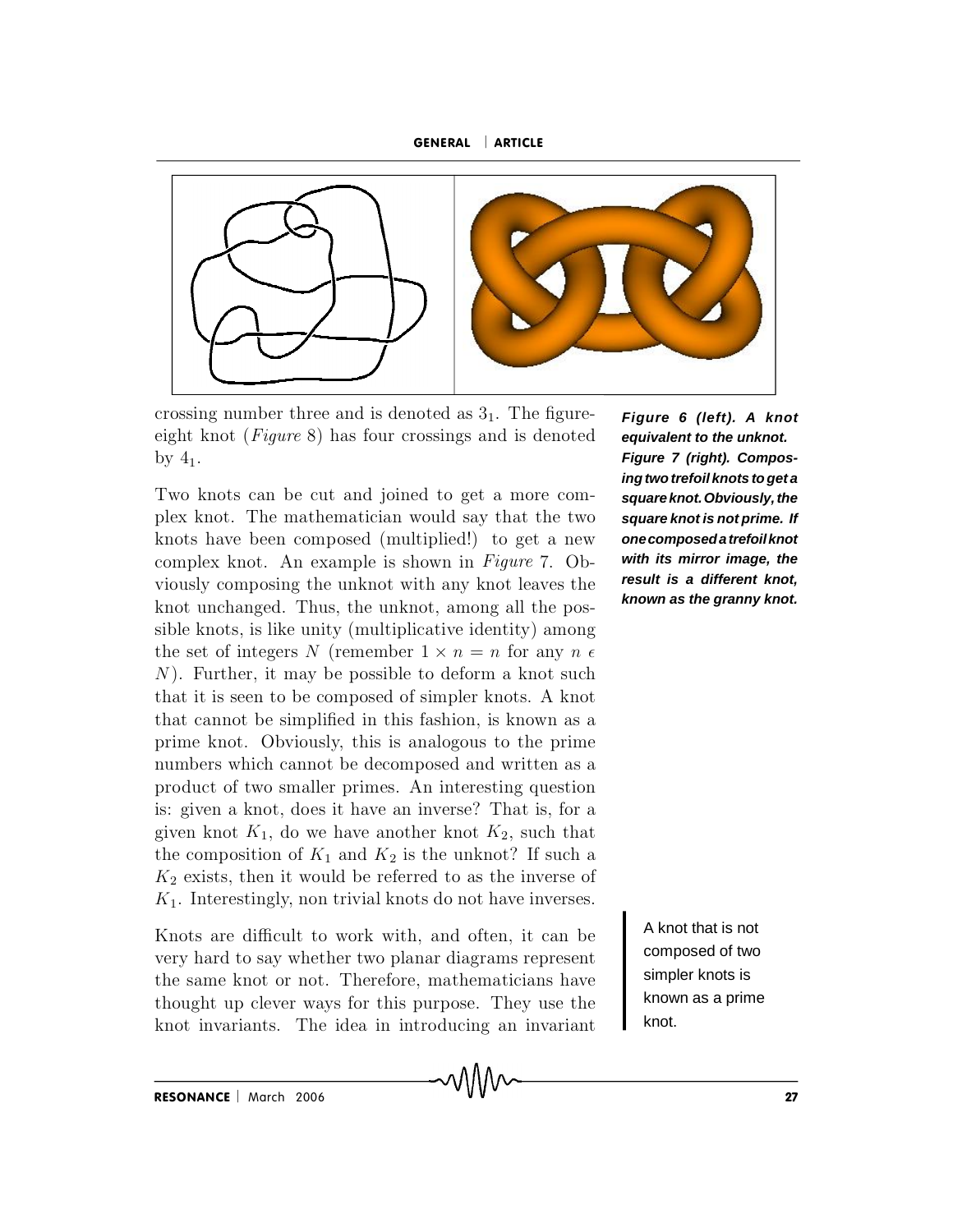

**Figure 8. The figure eight knot, which can be repre sentedonlywithaminimum of four crossings and is la beled as 4<sup>1</sup> .**

**Figure 9. A knot having the same Alexander Polyno mial as the unknot. Both haveAlexanderpolynomial equal to unity.**



is the following: Given any knot, one can calculate the invariant, which is unique and is unchanged even if one calculates it using a deformed version of the same knot. Naturally a knot invariant remains unchanged if one performs any kind of deformation on the knot. The knot invariant could be a number or a polynomial. The first example of a knot invariant is the A lexander polynomial, discovered in 1927. The Alexander polynomial for the trefoil knot is  $t^2 - t + 1$  and the polynomial for  $4<sub>1</sub>$  (the figure-eight knot of *Figure* 8) is  $t^2 - 3t + 1$ . As these two polynomials are different one concludes that the knots are different. The Alexander polynomial for the unknot is equal to 1 (unity). A table of all the knots having up to 9 crossings is given in the Appendix 1 of the book by Livingston  $[14]$ . The Appendix 2 of the same book lists the Alexander polynomial of each one of these knots.

The next to be introduced was the Jones polynomial. The next to be introduced was the Jones polynomial.<br>This polynomial involves not only positive powers of  $\sqrt{t}$ . but negative powers too. Almost immediately after the introduction of Jones polynomials, the HOMFLY polynomial, was found independently by Hoste, Ocneanu, Millet, Freyd, Lickorish and Yetter and it is named after them (there were others too, who invented the same, but they published their results slightly later). However, given a knot polynomial, it may not be possible to identify the knot uniquely. Thus the knot shown in  $Figure$ 9 and the unknot have the same A lexander polynomial associated with them. The Jones polynomial is better in this respect, but this too has the same problem. For m ore information on polynomial invariants, see the article by Sunder  $[2]$  in *Resonance*, or the books by Adams [3] or Sossinsky [4].

In addition to knots, mathematicians also like to think of links, the simplest example of which is the Hopf link, shown in Figure 10. A more complicated link called the Borromean link, which has three rings connected together, is shown in Figure 11. The interesting thing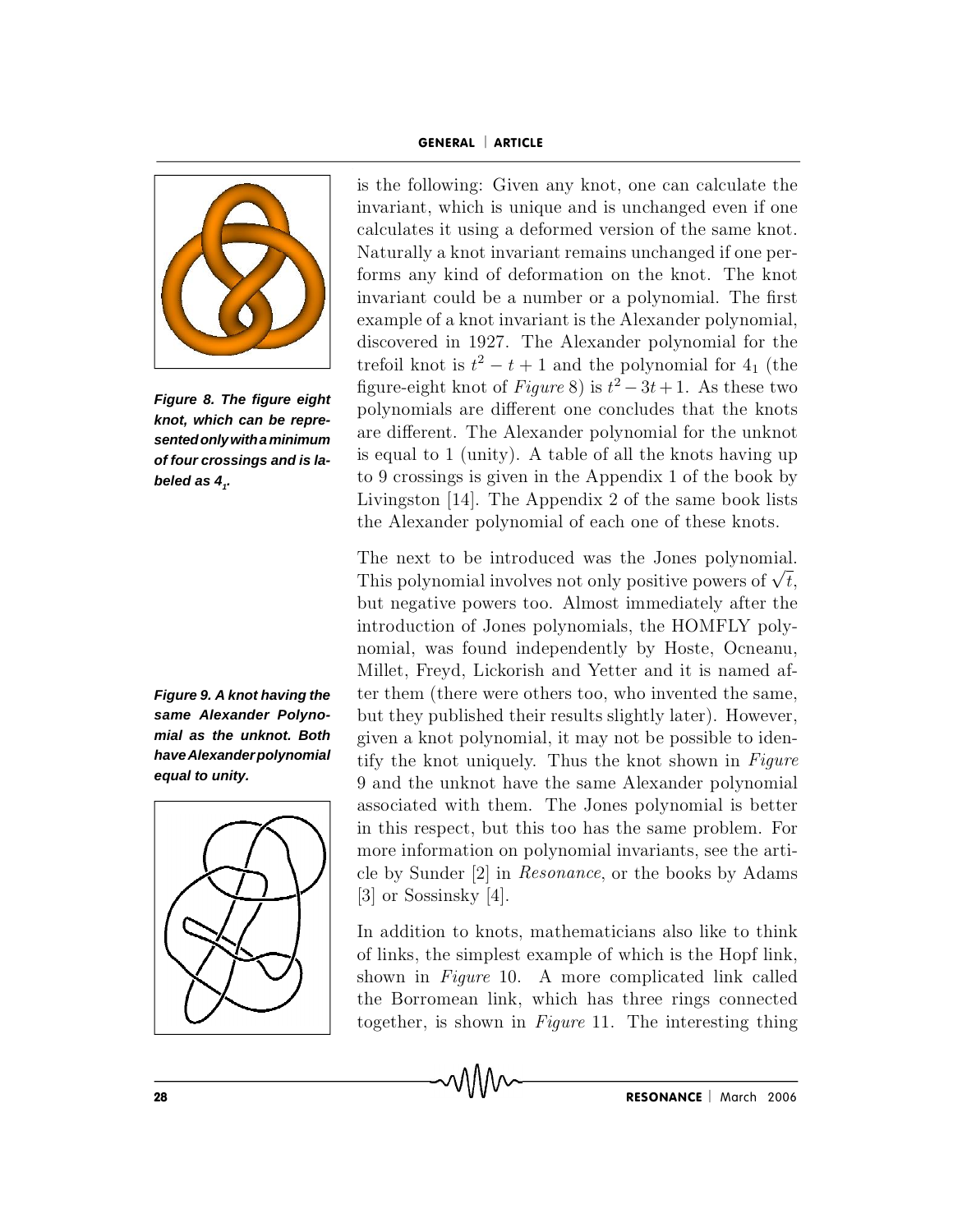about this link is that any two of the rings are not interlocked, while the three are. Thus cutting any one of the rings causes the other two to fall apart. The link was known from prehistoric times, but got its name from the 15th century Italian family Borromeo which used this symbol extensively on crests and statues commissioned by them. Interestingly, molecules with this kind of interconnectedness have been synthesized  $[5]$ . See Figure 12 for three dimensional representation of the geometry of such a m olecule.

## **3 . K n o t P h y sics**

Knots were taken up for serious scientific study first in the field of physics. In the 19th century, physicists believed in all-pervading ether. Electromagnetic waves, of which radio and microwaves and visible light are examples, were believed to be waves in the medium of ether, in a fashion similar to sound waves, whose medium is air. Ether was believed to be an ideal fluid. Helmholtz had investigated flows in such fluids. In particular, he analyzed vortices in such fluids and showed that vortex tubes (collection of vortex lines) had to close up and such closed loops of vortex tubes are quite stable. At that time one knew nothing about atoms and there was no evidence for their existence. Still, some scientists believed them to exist, though one had no idea of their nature. In 1867, Thomson (who later became Lord Kelvin) proposed that atoms were knots of vortex tubes in ether. The existence of different elements would then be due to the possibility of having different kinds of knots in three dimensional space. Further, spectral lines observed in the radiation from atoms could be due to vibrations of these loops. These ideas were supported by Maxwell, the founder of electromagnetic theory of light. The physicochemical properties of each element would then be due to their different knotted-ness. This started off an attempt at the problem of classifying knots by Tait. This is a rather difficult problem, as it is usually very difficult to



**Figure 10. A Hopf link.**



**Figure 11.Two dimensioal representation of Borro mean rings.**

**Figure 12.Three dimen sionalrepresentationofthe Borromean link.**

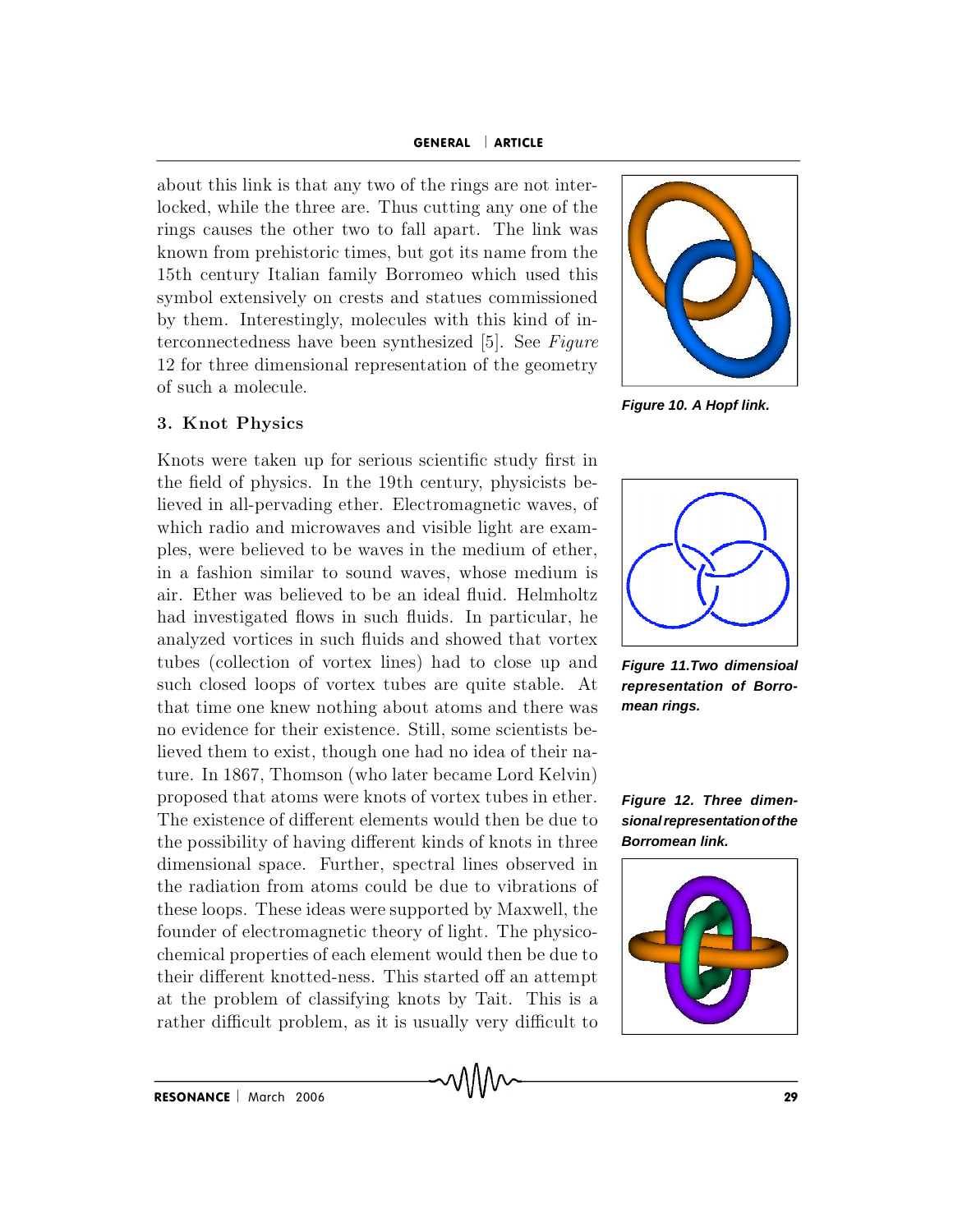#### GENERAL ARTICLE

There are 1,701,935 knots with 16 or fewer crossings.

say whether two knots are identical or not. Further, the number of primary knots increase rapidly with the number of crossings. Thus there is only one knot with three crossings (excluding mirror images), one with four, two knots with five crossings, three with six and seven with a crossing number of seven. Beyond this, the number increases rapidly. Thus there are 12,965 knots with 13 or fewer crossings and 1,701,935 with 16 or fewer crossings. However, soon due to the discovery of the electron and the nucleus, one had a better understanding of the structure of the atom and therefore physicists lost their interest in knots. Surprisingly, this interest has been revived in the recent past. This is because the theory that is presently believed to be the most fundamental one is the string theory, in w hich particles are considered to be stringlike ob jects that are closed. A very interesting idea is that such loops may be knotted  $[6]$ . This is very much like the original idea of Thomson. Physicists seem to have come around a full unknot (circle)!

At a more macroscopic level, knots have become important in the area of polymer physics. Suppose one has a large number of long chain molecules, which are present in solution. Imagine now that the two ends of any given molecule can react together to form a loop when they come together. The result will usually be an unknot. However, it is also possible that the result could be a non-trival knot, like the trefoil. So, one can ask: what is the probability that the loop will be an unknot? This question has been answered by a recent simulation of Windwer [7], who finds that it decreases exponentially with the number of units in the polymer  $N$ . He finds that it behaves like  $Ce^{-\mu N}$ , where  $\mu = 0.0051130$ .

Suppose one has the half-hitch of  $Figure 2$ . One takes hold of the two free ends and pulls apart so that the string breaks. Where would it break? The observation is that the breaking occurs at the knot. Interestingly,

The probability that a polymer molecule composed of N units, joined together at the two ends to form knot, is an unknot decreases exponentially with N.

<sup>30</sup> RESONANCE March <sup>2006</sup>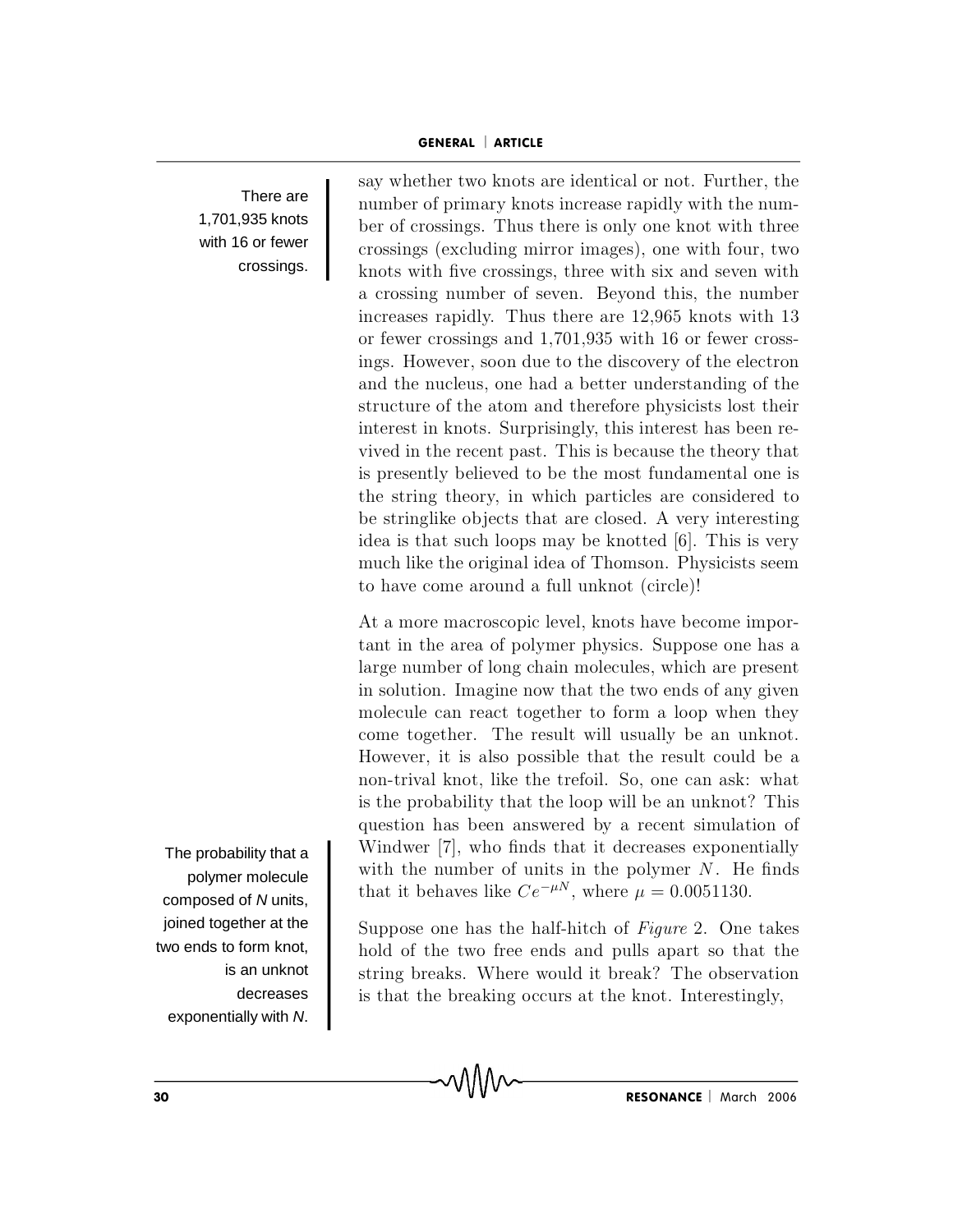



**Figure 13. Templated synthesis of [2]catenane.**

experimental observation of the dynamics of such breaking is easy w ith knotted spaghetti and therefore, physicists have experimented with spaghetti [8]. At a more fundamental level, there have been very interesting connections discovered between statistical physics, quantum field theory and knots. These are rather advanced topics and we shall leave it to the interested reader to pursue the literature [6].

## **4 . M o lecu la r L in k s a n d K n o ts**

Chemists have long been interested in making linked molecules. The first type to be made are called catenanes. *Catena* is a Latin word, meaning chain. The simplest of these is the  $[2]$ catenane which has the topology of the Hopf link. Chemists use the  $[2]$  to indicate that two rings have been linked together. The first catenane was synthesized by Wasserman. The way in which they were prepared is the following: One first makes a ring molecule which is big enough that a second linear chain molecule can thread through it. Then the two ends of the linear molecule are joined together. The molecules that are threaded through the ring at the time of closing will lead to the  $[2]$ catenane. Such synthesis has been facilitated by templating  $-$  that is, one uses a species (invariably a metal ion) around which two long chain molecules will wrap around as in Figure 13 [9]. Then the ends of the two chains are closed to obtain a  $[2]$ catenane. This elegant synthesis was performed by the group of Sauvage [9]. Several catenanes have been synthesized and are of considerable interest, because many of them

'Templating' can be used efficiently to synthesize molecules that are knotted/linked.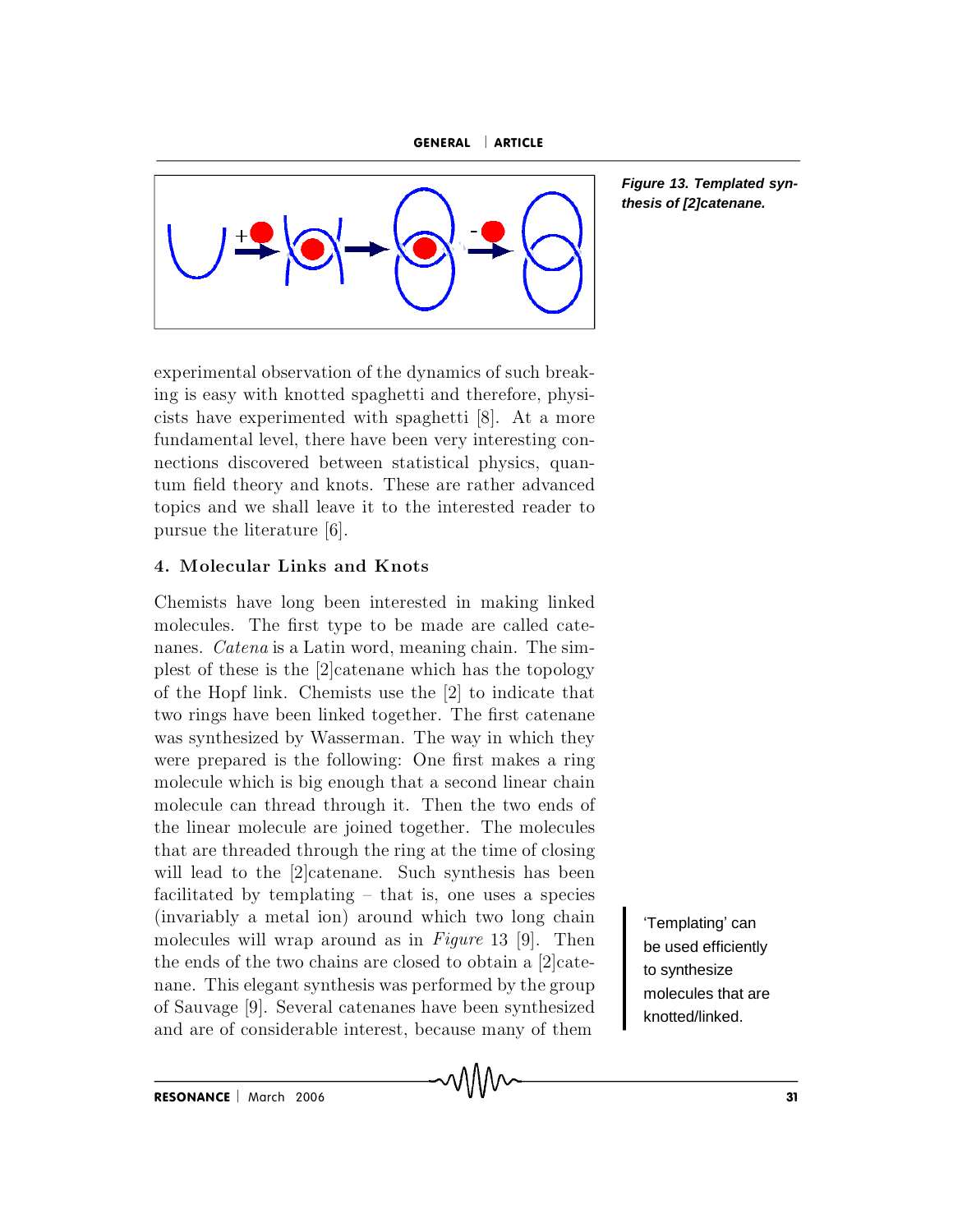**Figure 14. Templated synthesis of trefoil.**



have been designed to perform as molecular devices. For a description of such interesting applications, see chapter 5 of the recent book on nanotechnology [10].

The same kind of strategy has been used to obtain a trefoil knot (see Figure 14) [9]. One of the most interesting molecules that has recently been made is a molecule analogous to the Borromean link, shown in  $Figure$ 12. The synthesis of this molecule is a beautiful demonstration of the power of theoretical modeling as an aid to the chemist. Usually, synthesizing an organic molecule would involve a large number of steps. The more steps one has, the lower would be yield of the final desired product. The system was first designed on the computer so that it would tend to self assemble in the desired form. The use of metal ions was crucial for this. The molecule could be made in one step (chemists call this as one pot synthesis) with high yield. Figure  $15$ gives an idea of the strategy adopted. The reader may refer to the original article for more details [5]. Obviously more synthetic challenges remain. For example, how would one synthesize a molecule with topology of figure eight knot shown in  $Figure 8$ ?

The synthesis of molecular Borromean ring [5] is a beautiful demonstration of the use of molecular modeling in synthetic organic chemistry.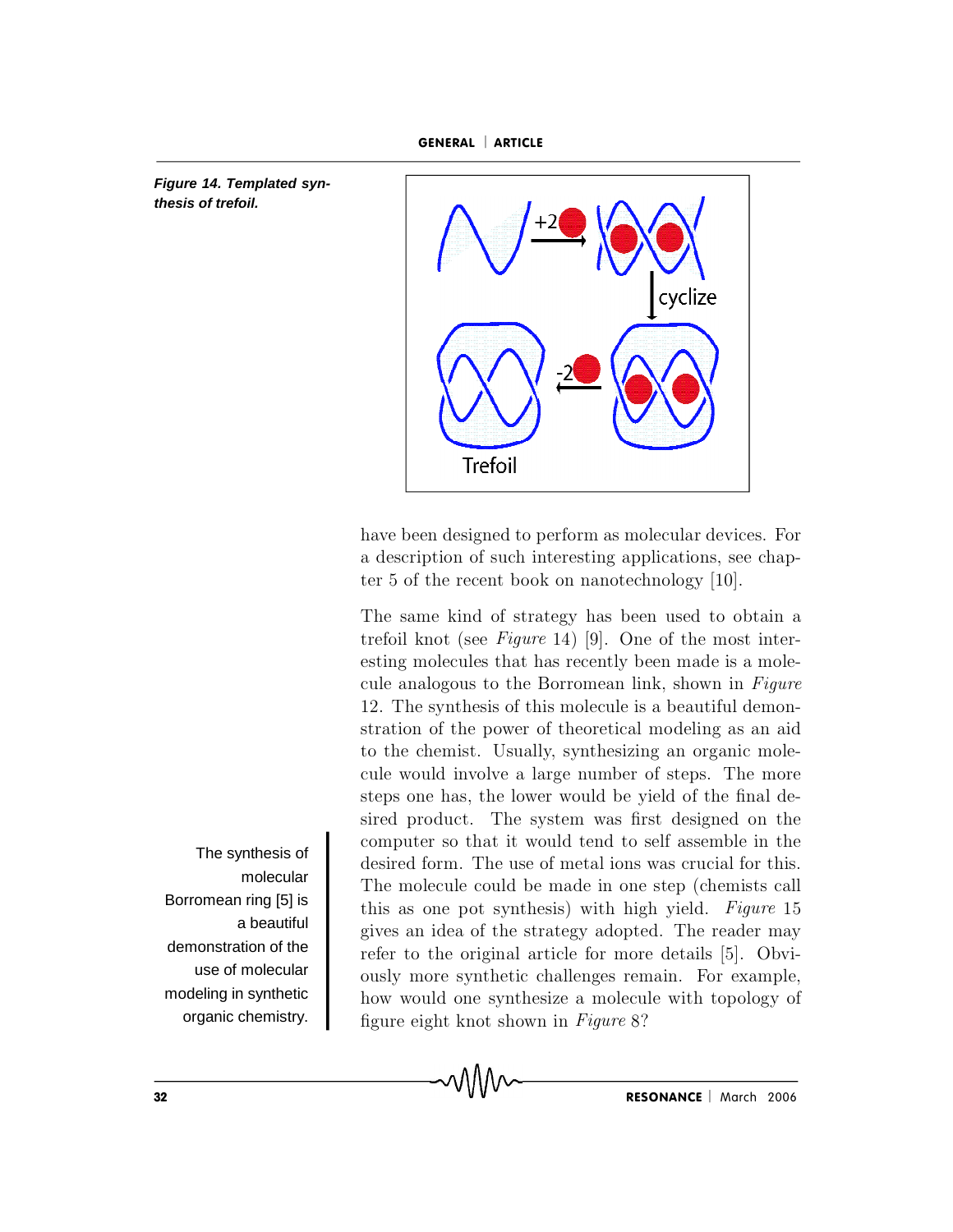GENERAL | ARTICLE



**Figure 15. Templated synthesis of the Borromean rings. The red circle is a metal ion (in actual synthesis, Zn 2+ ions) which acts as a template causing the rod like and bow like parts (molecules) to assemble in the correct orientation, thus facilitating the synthesis. For details see the reference [5].**

Interestingly, naturally occurring DNA can be knotted. K notting would reduce the size of the molecule in solution, as a result of which the molecule, in general, can diffuse faster. A lot of interesting work has been done with DNA and the first Borromean type link has been made with DNA [11]. Living cells have enzymes known as topoisomerases that can knot and unknot DNA.

## 5. Drawing and Experimenting with Knots and  $Links$

A computer programme called *KnotPlot*, for drawing knots is available for free. Using it, one can draw and experiment with knots and links. It can be downloaded from  $http://knotplot.com$  $http://knotplot.com$ . It is developed and maintained by Robert G Scharein. Using it one can draw two dimensional representations of knots/links. In addition, it has a catalogue of knots and other interesting ob jects.

KnotPlot is an interesting software which can be used to play with knots. All the knots in this article were drawn using KnotPlot.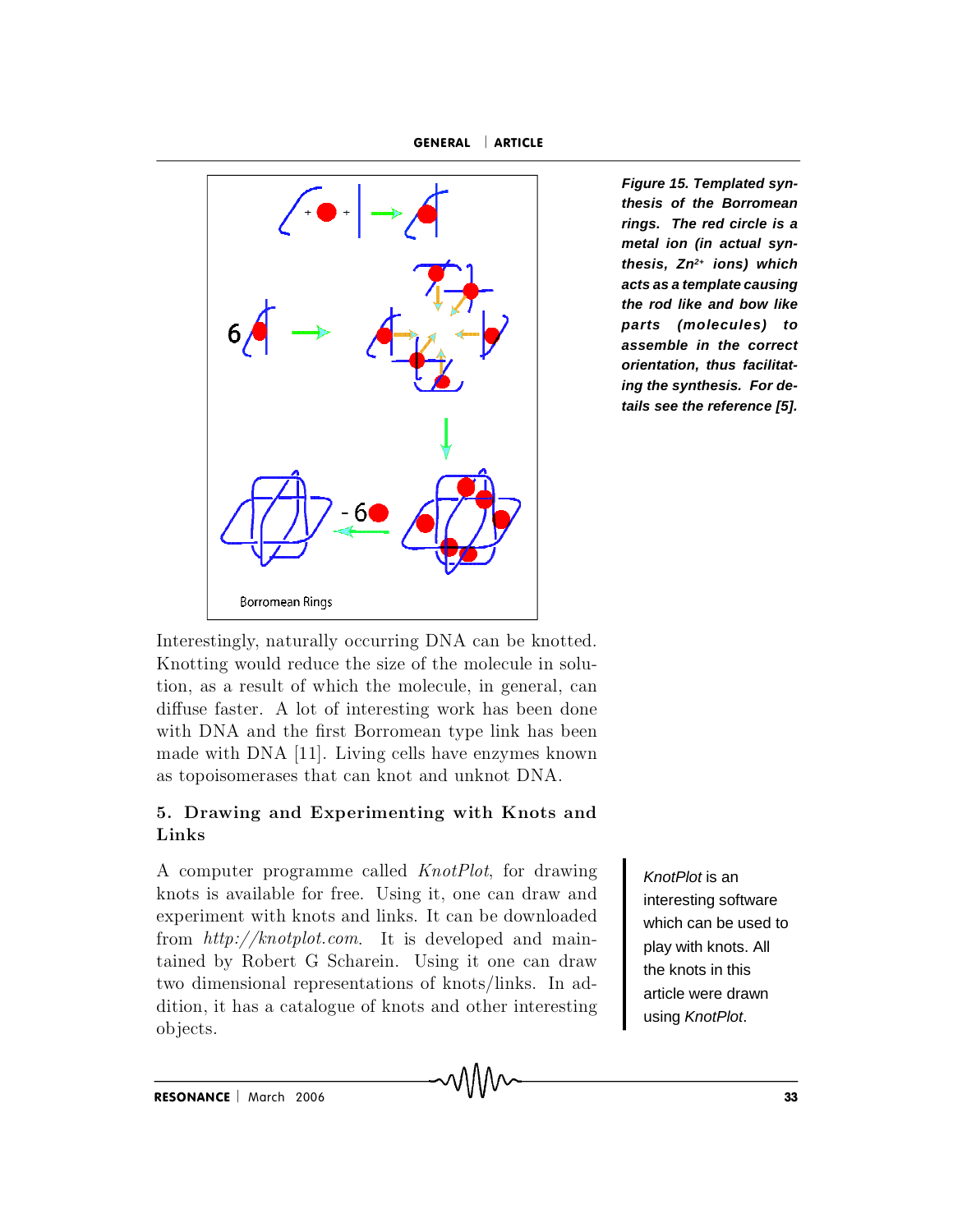An elementary introduction to knots may be found in the book by Sossinsky [4] for which an Indian edition is available.

Once drawn, the knot's shape in three dimensions can be changed, so that it has the optimum shape (based upon an energy criteria that one can choose). The program can also calculate the HOMFLY polynomial. All the knots/links shown in this article have been drawn using this software. To determine whether a given twodimensional representation of a knot is equivalent to the unknot is a rather tedious thing to find out manually. For not too complex knots, this can be easily done using the  $KnotPlot$ . All that is needed is to draw it using the software, and then allow the knot's shape to change dynamically. One can imagine that the knot is immersed in a liquid and its shape is allowed to change so that it has the least energy. The resultant shape, usually is simpler. The reader is urged to try the following exercise using the software: Draw the knot in  $Figure 6$  using KnotPlot and evolve it to show that it reduces to the unknot.

## $Further Reading$

P lenty of information on knots and links is available on the web. Interesting and more recent information as well as movies of the hagfish too can be found. A few elementary books on knots are available, of which the most interesting is the book by Adams [3]. It contains a lot of material and is written for the uninitiated. It even has knot jokes and pastimes. An even more elementary level book is the one by Sossinsky, for which an Indian edition has come out  $[4]$  recently. But it contains far fewer topics than the book by Adams. In Resonance itself, there has been an article on the mathematics of knots by Sunder  $[2]$ . An intermediate level book is by Livingston  $[14]$ . At a more advanced level is the book by Kauffman  $[12]$ , who has made significant contributions to knot theory. A briefand concise introduction to knots is given in the book by K leinert  $[13]$ , but it is by no means elementary.